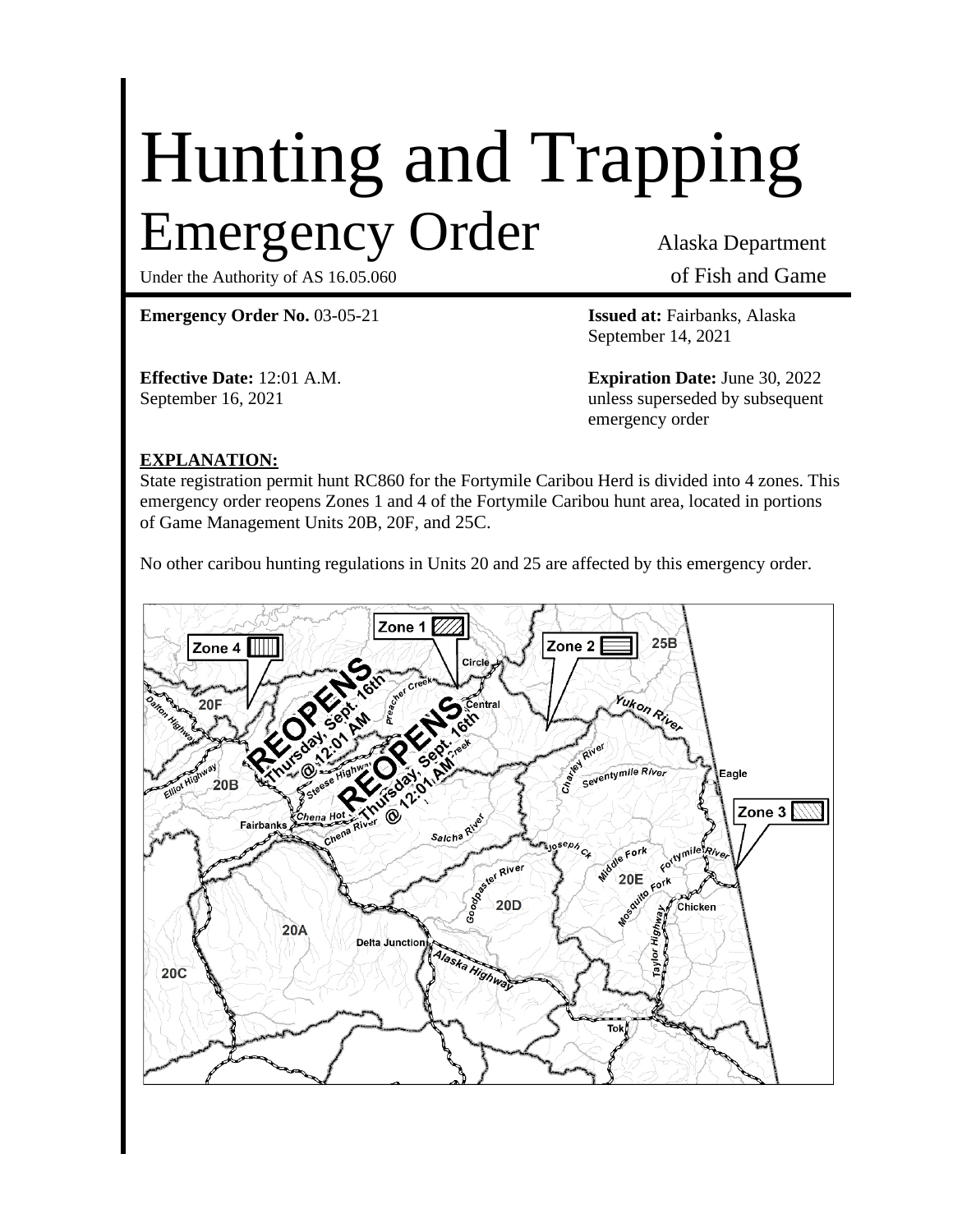#### **REGULATION:**

Therefore, the following regulations in **5AAC 85.025(a)(15) and (20), HUNTING SEASONS AND BAG LIMITS FOR CARIBOU**, are superseded by this emergency order, and the following provisions are effective for hunting caribou:

| <b>Resident</b>        |                    |
|------------------------|--------------------|
| <b>Open Season</b>     |                    |
| (Subsistence and       | <b>Nonresident</b> |
| <b>General Hunts</b> ) | <b>Open Season</b> |
|                        |                    |

(15)

…

Units 20(B) and 20(F), those portions south of the Yukon River, and north and east of a line formed by the Richardson Highway from the Unit 20(D) boundary to its intersection with the Steese Highway, north along the Steese Highway to its intersection with the Elliot Highway, then northwest along the Elliot Highway to its intersection with the Dalton Highway, then north along the Dalton Highway to the Yukon River, except the Middle (East) Fork of the Chena River drainage upstream from and including the Teuchet Creek drainage and except the Salcha River drainage.

RESIDENT HUNTERS:

…

1 caribou, per lifetime of a hunter, by youth hunt drawing permit only; or Aug. 1–Aug. 21 1 caribou by registration permit only, or Aug. 10–Aug. 31 Sept. 16–Sept. 30 1 caribou by registration permit only; Oct. 27–March 31 NONRESIDENT HUNTERS: 1 caribou, per lifetime of a hunter, by youth hunt drawing permit only; or Aug. 1–Aug. 21 1 bull by registration permit only Aug. 10–Aug. 31 Sept. 16–Sept. 30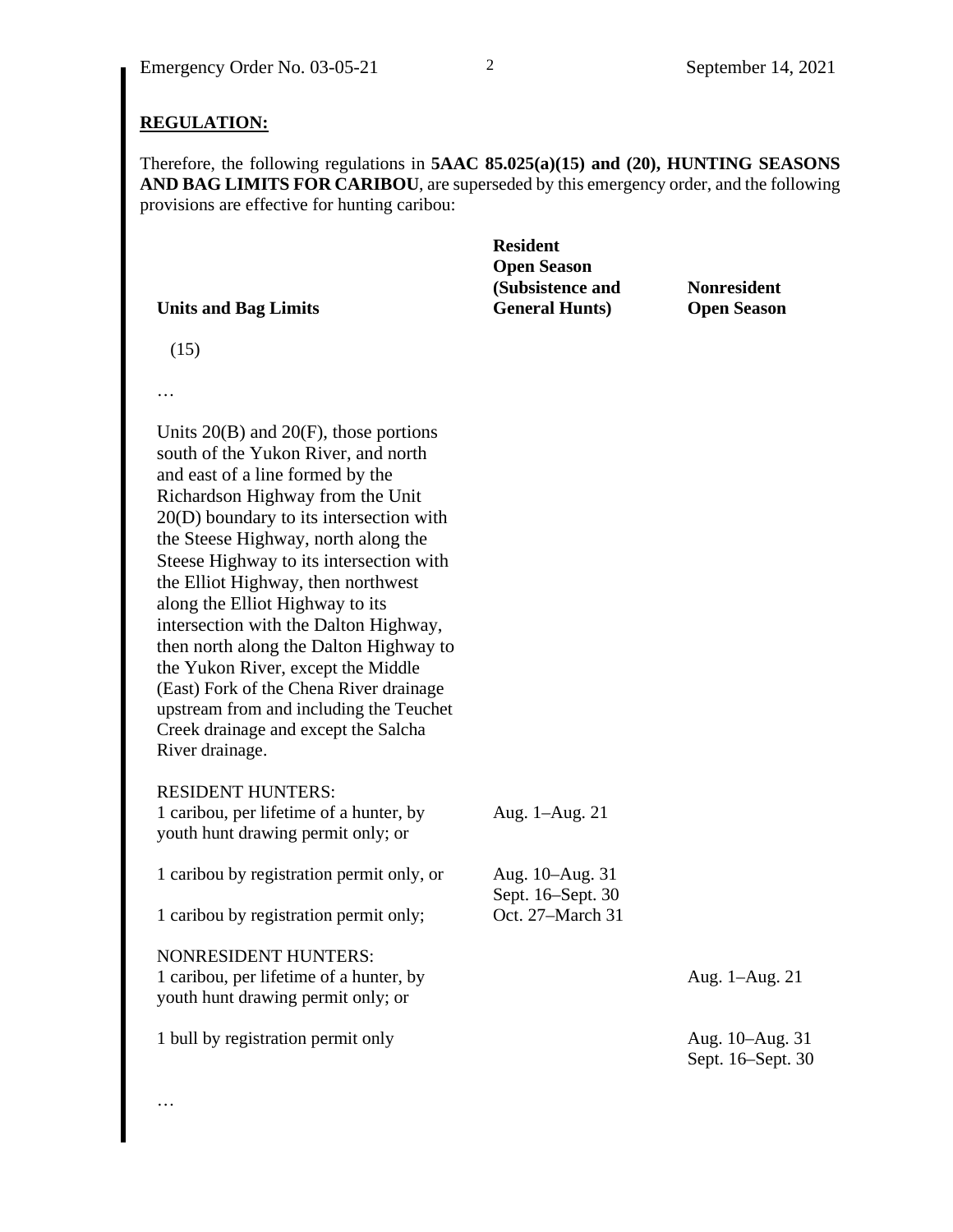| <b>Units and Bag Limits</b>                                                                                                                                                          | <b>Resident</b><br><b>Open Season</b><br>(Subsistence and<br><b>General Hunts)</b> | <b>Nonresident</b><br><b>Open Season</b> |
|--------------------------------------------------------------------------------------------------------------------------------------------------------------------------------------|------------------------------------------------------------------------------------|------------------------------------------|
| (20)                                                                                                                                                                                 |                                                                                    |                                          |
|                                                                                                                                                                                      |                                                                                    |                                          |
| Unit $25(C)$ , excluding that portion within<br>the drainage of the south fork of Birch<br>Creek and excluding that portion within<br>the Yukon-Charley Rivers National<br>Preserve. |                                                                                    |                                          |
| <b>RESIDENT HUNTERS:</b><br>1 caribou, per lifetime of a hunter, by<br>youth hunt drawing permit only; or                                                                            | Aug. 1–Aug. 21                                                                     |                                          |
| 1 caribou by registration permit only, or                                                                                                                                            | Aug. 10–Aug. 31<br>Sept. 16-Sept. 30                                               |                                          |
| 1 caribou by registration permit only;                                                                                                                                               | Oct. 27-Mar. 31                                                                    |                                          |
| <b>NONRESIDENT HUNTERS:</b><br>1 caribou, per lifetime of a hunter, by<br>youth hunt drawing permit only; or                                                                         |                                                                                    | Aug. 1–Aug. 21                           |
| 1 bull by registration permit only                                                                                                                                                   |                                                                                    | Aug. 10–Aug. 31<br>Sept. 16–Sept. 30     |

...

All other caribou hunting regulations in Units 20 and 25 are not affected by this emergency order.

## **JUSTIFICATION:**

The harvest quota for the fall 2021 Fortymile caribou hunt is 4,500. The Fortymile hunt area is divided into 4 zones within the RC860 registration hunt area and the quota is further allocated within these zones. The current reported harvest for all zones is 2,079, leaving 2,421 caribou remaining in the fall harvest quota.

The majority of zones 1 and 4 encompass a hunting area with a low-density moose population. This population could be negatively impacted if the presence of caribou attracted a high number of hunters during the 1–15 September moose season. Therefore, zones 1 and 4 were previously closed by emergency order during the moose season. With additional harvest quota remaining for the fall hunt, and to provide additional harvest opportunity for Fortymile caribou, zones 1 and 4